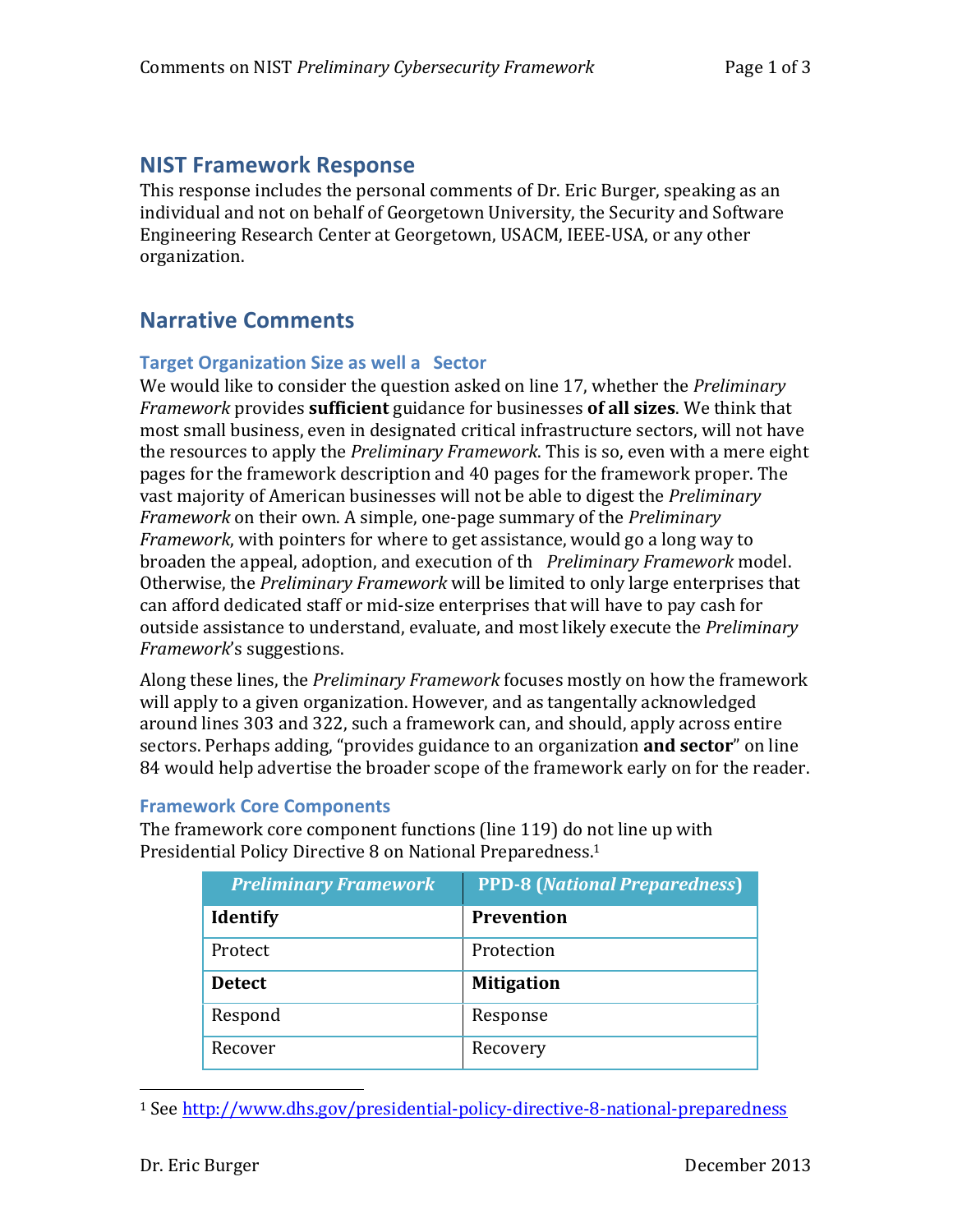The above table compares the terms used in the two documents. It may be valuable and avoid problems in the future if the framework referenced PPD-8 and briefly explained why NIST is using *almost* the same flow. The last thing the community needs is people asking why the government suggests one framework for everything related to critical infrastructure (PPD-8) and something different for Cybersecurity (*Preliminary Framework*).

#### **Insider Threat**

The framework needs to describe the insider threat. While politically motivated cyber attacks are sexy and cool, the insider threat represents a large risk. The first we hear of the insider threat is through an oblique reference at line 255ff. The framework should be more explicit. Moreover, this will give context and justification for the HR-related core functions described later.

#### **Threat and Tier 2**

Tiers 1, 3, and 4 explicitly reference the threat landscape facing the organization. The risk management process for tier 2 may or may not be threat-based, and the framework should say so (line 348).

#### **Nits**

Footnote 2 (line 80) points to the generic DHS critical infrastructure page. http://www.dhs.gov/critical-infrastructure-sectors points to the listing of sectors and associated critical functions and value chains.

Line 295 is rather presumptuous. Perhaps a better wording would be, "organizations can implement to reduce Cybersecurity risk."

# **Core Comments**

#### **Protect**

PR.IP-11 is the first hint we have that not all threats come from outside the organization. Given the insider threat has historically been one of (if not) the greatest threat to an organization, not mentioning it by name and only tangentially referring to it reduces the impact of the subcategory. A person reading the *Preliminary Framework* that is unaware of the issues of insider threat might not understand that this subcategory may be the **single most important threat to address**.

Describing how the human resources function fits in to access control may be of use in this section. The point being that access control is first about people and only later about technology. If the framework focuses on technology, we will have technology for technology's sake and not have a meaningful security posture.

PR.DS-7: This should also mention removing or disabling unused applications or services.

Nit: What is DLS? Can we have a translation in the glossary?